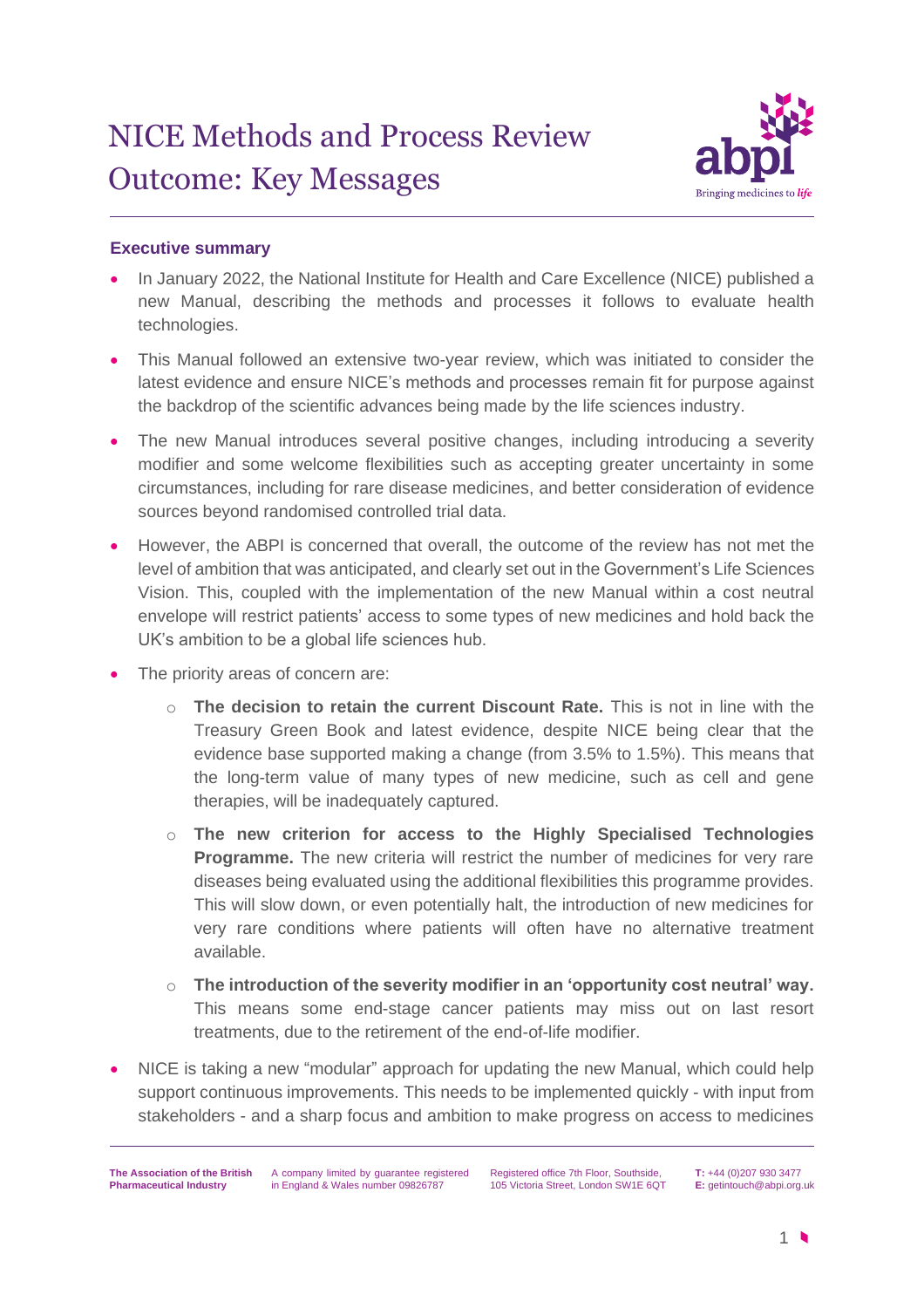

for all NHS patients. Future changes must address the significant missed opportunities in the recent review and the feedback NICE received from stakeholders across the life sciences and patient sector.

## **What is the new Manual and why is it important?**

- NICE ensures we have a robust, transparent and inclusive framework in place for making decisions about which new medicines represent value-for-money and should be paid for on the NHS.
- The changes to NICE's methods and processes set out in the new Manual, bring together several years of work and set out how NICE evaluates medicines and other healthcare technologies, ultimately deciding what treatments will be made available to patients.
- Continuous improvement is needed because the medicines the pharmaceutical industry is researching and developing are advancing at a fast pace. Medicines are being developed to treat patients earlier on in the disease pathway, with novel mechanisms of action that in some cases are potentially curative. In addition, these medicines have gone from being predominantly treatments for long-term chronic conditions and late-stage cancers, to more targeted therapies for complex, sub-diseases with small patient populations. These advances and the way evidence about them is generated can bring complexity and challenges for NICE appraisals.
- The new Manual may help overcome some of these challenges and provides more guidance to companies in some areas.
- However, there are significant missed opportunities and changes that have been made which do not reflect the feedback from industry and other stakeholders made to the consultation.

#### **What improvements have been made?**

- Some of the updates in the new Manual are positive and, when taken in the round, will help support the evaluation of medicines in the future.
- These include:
	- o NICE's independent Appraisal Committees accepting a higher degree of uncertainty when evidence generation is particularly difficult, for example in rare diseases and for innovative and complex medicines.
	- $\circ$  Supporting the use of more comprehensive evidence base for decision making, including real-world evidence sources and the lived experiences of patients.
	- o Clarifying that NICE accepts health effects of carers as well as patients in the evaluation of a medicine is a welcome step forward.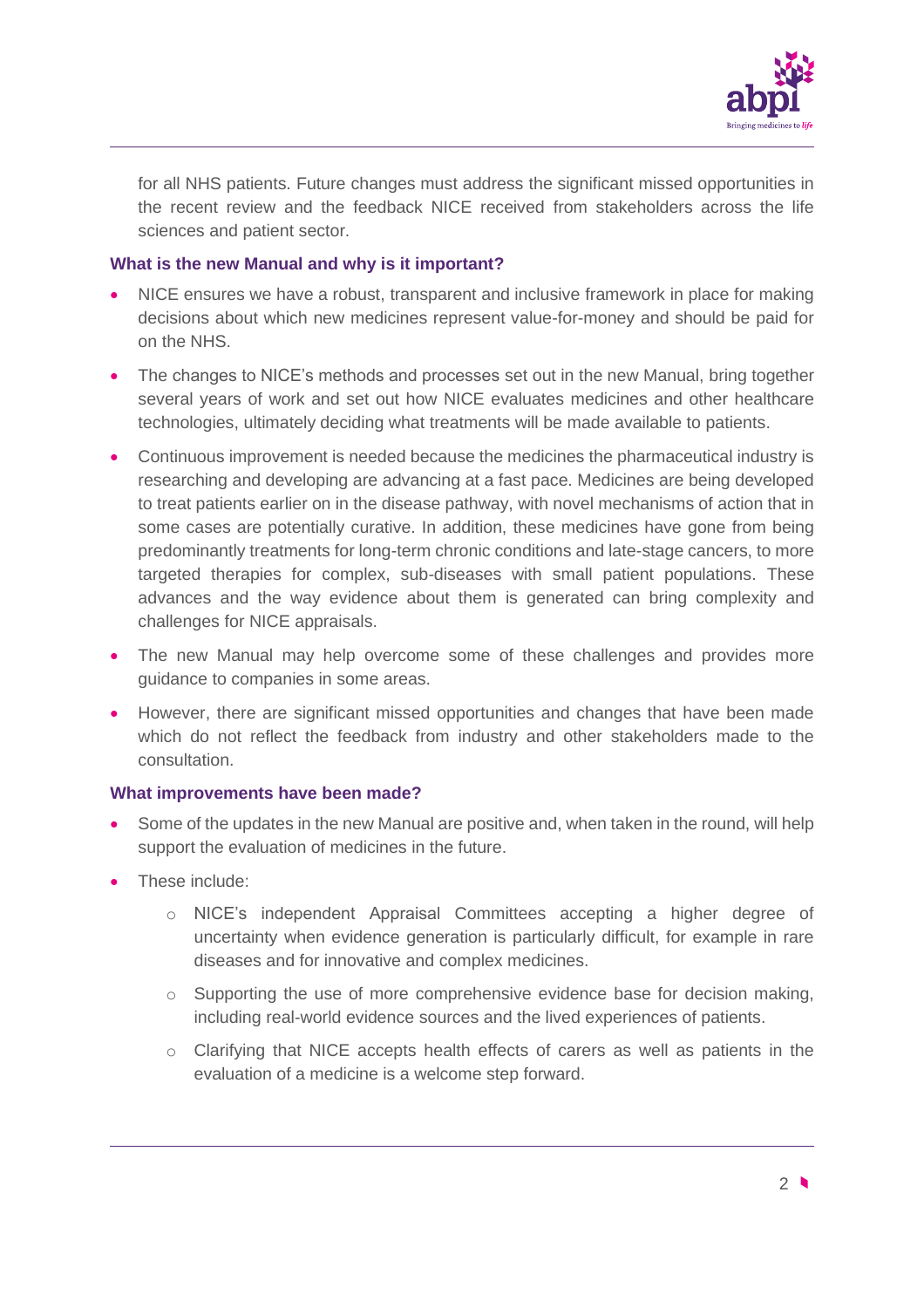

- $\circ$  Better flexibilities for challenging or unusual scenarios. For example, NICE being unable to recommend a medicine even if it were priced at zero and when there are costs to the healthcare system that should not be fully borne by one individual medicine alone.
- The implementation of these flexibilities in practice needs to be closely monitored.

## **Areas of concern which require ongoing focus as a priority:**

## **Severity Modifier**

- Modifiers are factors that affect NICE's decisions on health technologies. The Manual introduces a new severity modifier, replacing the end of life modifier. This is in general terms a positive change because it provides a broader definition of severity and will benefit patients with a wider range of conditions, for example musculoskeletal, inflammatory and mental health, in addition to cancer (which the end-of-life modifier mostly focussed on).
- However, it has been introduced in an "opportunity cost neutral" way, limiting its impact and meaning some end-stage cancer patients may miss out on last resort treatments.
- Monitoring the application of the modifier in practice and progressing the additional work NICE has identified as necessary to inform further broader evolution of the modifier needs to be a high priority.

#### **Discount rate**

- NICE maintains their view that "there is an evidence-based case for changing the reference-case discount rate to 1.5% for costs and health effects, but due to wider policy and system implications the decision has been made to retain the current discount rate at 3.5%".
- The ABPI is very concerned that this change has not been able to be made. It will mean that the long term benefits of treatments such as cell and gene therapies will not be appropriately valued. The current discount rate undervalues the longer-term benefits that medicines offer patients and their families and makes it difficult for innovations like cell and gene therapies to be recommended by NICE.
- Without a change to the discount rate, the ABPI does not believe the aim of the review "to support the ambition of the NHS to provide high quality care that offers good value to patients and to the NHS" - has been met.
- The ABPI calls on system stakeholders to do more work together with industry, to enable NICE to make the proposed change to the discount rate.